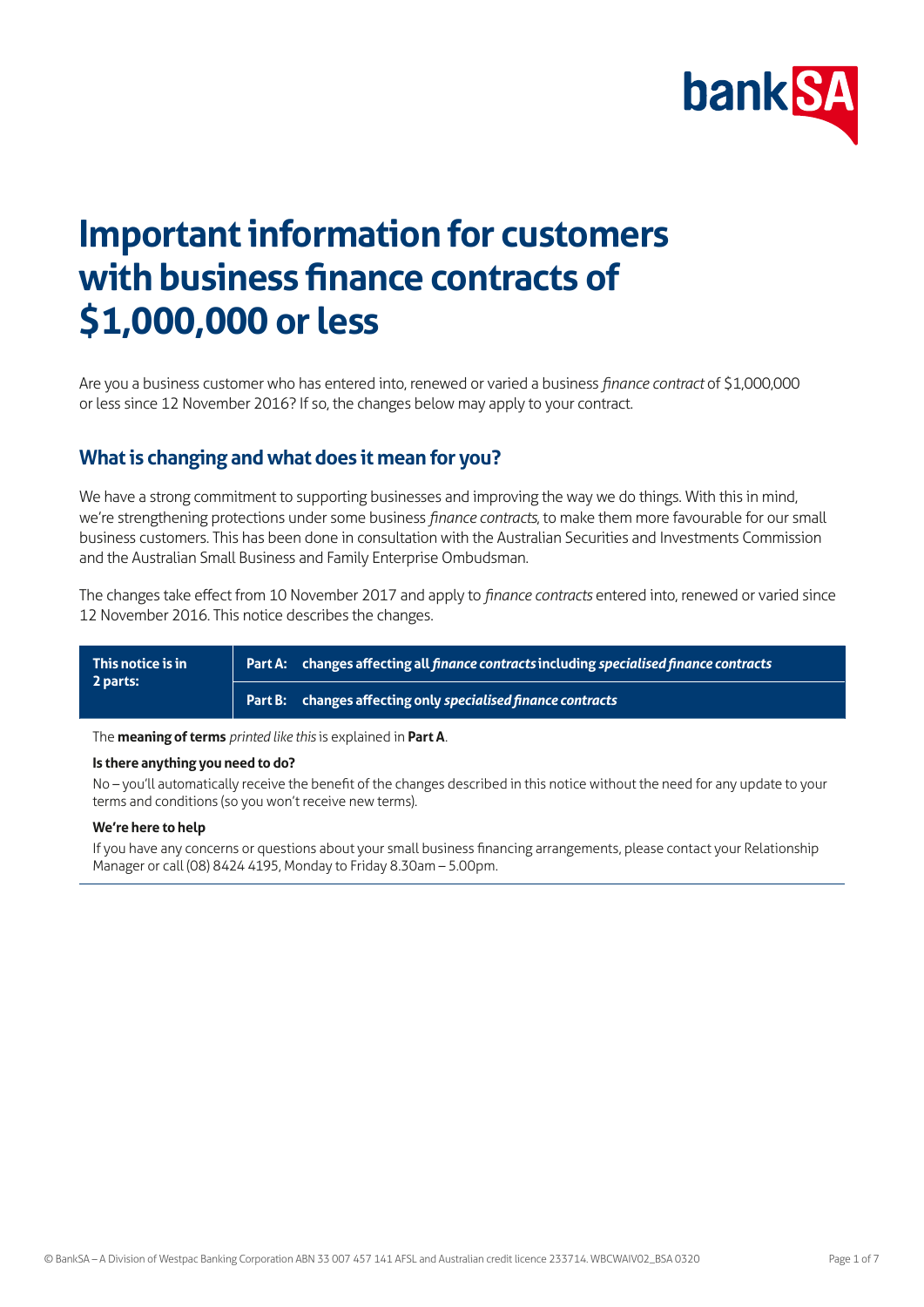# **PART A – changes affecting all** *finance contracts* **including** *specialised finance contracts*

| <b>What's changing?</b>             |                                                                                                                                                                                                                                                                                                                                                                                                                                                                                                                                                                                                                                                                                                                                                                                                                                                                                                                                                                                                                                                                                                                                                                                                                                                                                                                                                                                                                                                                                                                                                                                                                                                                                                                                                                                                                                                                                                                                                                                                                                                                                                                                                                                                                                                                                                                                                                                                                                                                                                                                                                                                                                                                                                                                                                                                                                                                                                               |
|-------------------------------------|---------------------------------------------------------------------------------------------------------------------------------------------------------------------------------------------------------------------------------------------------------------------------------------------------------------------------------------------------------------------------------------------------------------------------------------------------------------------------------------------------------------------------------------------------------------------------------------------------------------------------------------------------------------------------------------------------------------------------------------------------------------------------------------------------------------------------------------------------------------------------------------------------------------------------------------------------------------------------------------------------------------------------------------------------------------------------------------------------------------------------------------------------------------------------------------------------------------------------------------------------------------------------------------------------------------------------------------------------------------------------------------------------------------------------------------------------------------------------------------------------------------------------------------------------------------------------------------------------------------------------------------------------------------------------------------------------------------------------------------------------------------------------------------------------------------------------------------------------------------------------------------------------------------------------------------------------------------------------------------------------------------------------------------------------------------------------------------------------------------------------------------------------------------------------------------------------------------------------------------------------------------------------------------------------------------------------------------------------------------------------------------------------------------------------------------------------------------------------------------------------------------------------------------------------------------------------------------------------------------------------------------------------------------------------------------------------------------------------------------------------------------------------------------------------------------------------------------------------------------------------------------------------------------|
| Entire agreement<br>clauses         | We won't rely on clauses that limit our agreement with you to the written finance contract.<br>This means statements we make to you (in writing or otherwise) can form part of our agreement.                                                                                                                                                                                                                                                                                                                                                                                                                                                                                                                                                                                                                                                                                                                                                                                                                                                                                                                                                                                                                                                                                                                                                                                                                                                                                                                                                                                                                                                                                                                                                                                                                                                                                                                                                                                                                                                                                                                                                                                                                                                                                                                                                                                                                                                                                                                                                                                                                                                                                                                                                                                                                                                                                                                 |
| <b>General indemnity</b><br>clauses | If something goes wrong, we're limiting the kinds of loss we'll ask you to cover. We'll:<br>· only seek to recover losses that are a direct result of the matters covered by your general<br>indemnity, and<br>• not rely on the general indemnity to claim losses which arise from fraud, negligence or wilful<br>misconduct of:<br>- any of our or our related entities' employees, contractors or agents<br>- any receiver or receiver and manager we appoint when exercising our rights as a holder<br>of a security.                                                                                                                                                                                                                                                                                                                                                                                                                                                                                                                                                                                                                                                                                                                                                                                                                                                                                                                                                                                                                                                                                                                                                                                                                                                                                                                                                                                                                                                                                                                                                                                                                                                                                                                                                                                                                                                                                                                                                                                                                                                                                                                                                                                                                                                                                                                                                                                     |
| Unilateral variation<br>clauses     | We'll reduce our reliance on unilateral variation clauses. These are clauses that allow us to make<br>changes to your finance contract at any time, without your agreement. Invoice finance contracts<br>are an exception - see Part B for details.<br>Changes we can make<br>Sometimes we need to make changes for reasons outside our control (see below). We can also<br>still make changes to financial terms such as margins, interest rates, payments, repayments, fees<br>and charges (including introducing new ones), how we calculate financial terms and when we<br>charge them. We need to be able to do this at any time in the normal course of our business.<br>We used to have broad rights to change other terms for any reason. However, we'll now only make<br>changes to your other terms if:<br>• the change is for security reasons<br>• we reasonably consider you'll benefit from it<br>• it's administrative or minor, or corrects a mistake or omission<br>• it reflects changes to our business or technological systems<br>• it's not specific to you but is reasonable and made generally to similar products, product<br>features or customers - this may include changes to reflect current industry or market products<br>or conditions.<br>When we make changes, we'll always act fairly and reasonably towards you in a consistent and<br>ethical manner.<br><b>Notice of changes</b><br>We'll generally give you at least 30 days' notice of changes. Exceptions are:<br>. Changes that are out of our control. These are:<br>- changes to interest rates which incorporate an external variable reference rate (we can't give<br>you prior notice of these because we don't set the external variable rate)<br>- changes to government charges that are published by the government (we won't provide<br>notice of these)<br>- changes required to comply with law, a code of practice, a regulator's requirements or<br>guidance or decisions of courts or other dispute resolution processes (you'll receive less than<br>30 days' notice if the law requires this, or we consider an immediate change is required for<br>security reasons or the change is covered elsewhere in this part and we've said you'll get less<br>than 30 days' notice)<br>• Changes to pricing. These include changes to interest rates and margins. You'll get notice no<br>later than the day the change takes effect unless:<br>- the rate incorporates an external variable reference rate (we can't give you prior notice of<br>these because we don't set the external variable rate)<br>- the change is a margin change that's only made to your terms and we consider it will be<br>unfavourable to you at the time the change is made (you'll get at least 30 days' notice).<br>. Changes made only to your terms. If a change is specific to you (other than the kinds of changes |
|                                     | referred to above), you'll get less than 30 days' notice, or no notice, where it's reasonable for us<br>to manage a material and immediate risk.                                                                                                                                                                                                                                                                                                                                                                                                                                                                                                                                                                                                                                                                                                                                                                                                                                                                                                                                                                                                                                                                                                                                                                                                                                                                                                                                                                                                                                                                                                                                                                                                                                                                                                                                                                                                                                                                                                                                                                                                                                                                                                                                                                                                                                                                                                                                                                                                                                                                                                                                                                                                                                                                                                                                                              |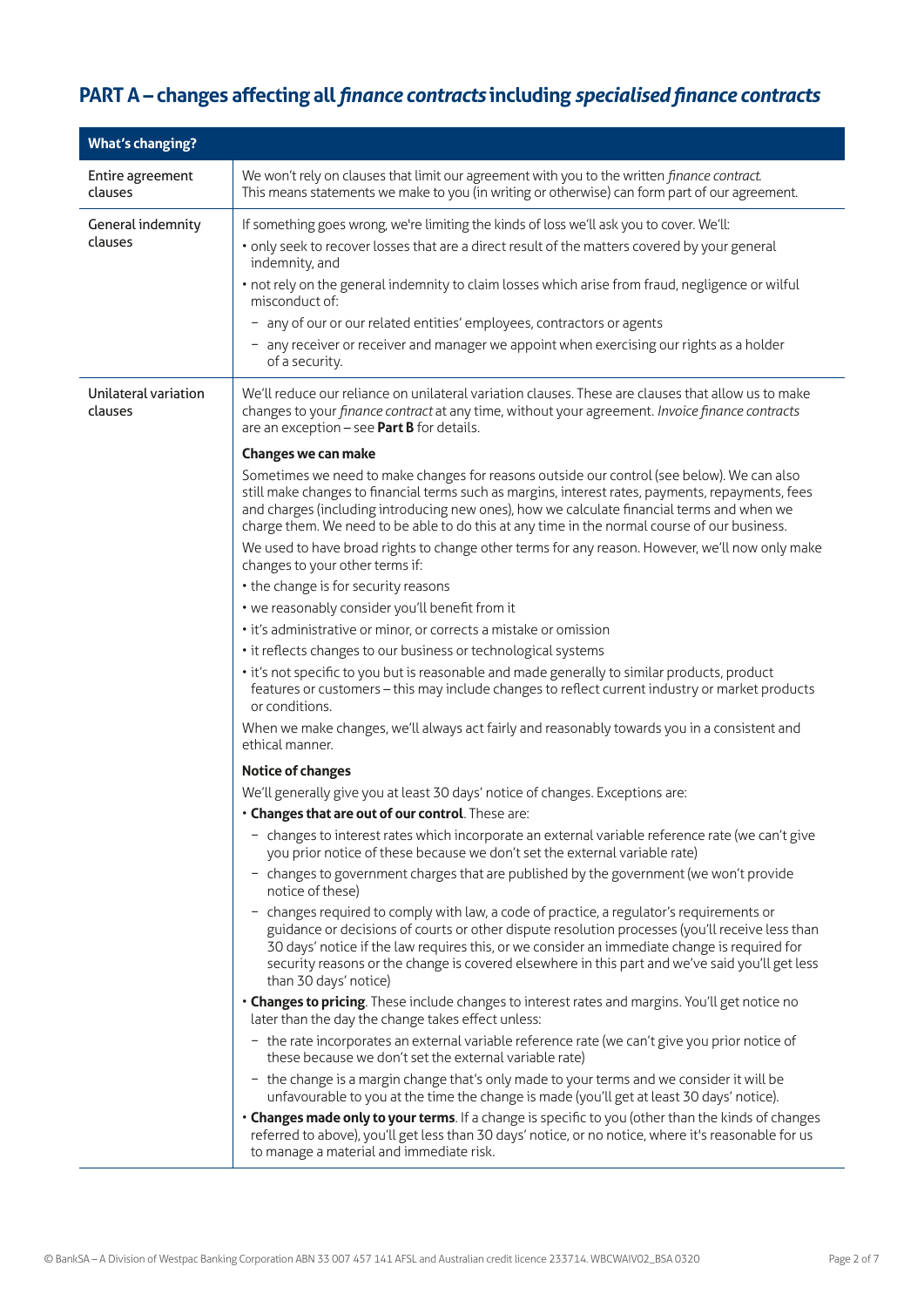| <b>What's changing?</b>                 |                                                                                                                                                                                                                                                                                                                                                                                                                                                                                                                                                                                                                                                                                                                                                                                                                                                                                                                                                                                                                                                                                                                                                                                                                                                                                                                                                                                                                                                                                                                                                                                                                                                                                                                                                                                                                                                                                                                                                                                                                                                                                                                                                                                                                                                                                                                                                                                                                                                                                                                                                                                                                                                                                                                                                                                                                                                                                                                                                                                                                                                                                                                                                                                                                                                                                                                                                                       |
|-----------------------------------------|-----------------------------------------------------------------------------------------------------------------------------------------------------------------------------------------------------------------------------------------------------------------------------------------------------------------------------------------------------------------------------------------------------------------------------------------------------------------------------------------------------------------------------------------------------------------------------------------------------------------------------------------------------------------------------------------------------------------------------------------------------------------------------------------------------------------------------------------------------------------------------------------------------------------------------------------------------------------------------------------------------------------------------------------------------------------------------------------------------------------------------------------------------------------------------------------------------------------------------------------------------------------------------------------------------------------------------------------------------------------------------------------------------------------------------------------------------------------------------------------------------------------------------------------------------------------------------------------------------------------------------------------------------------------------------------------------------------------------------------------------------------------------------------------------------------------------------------------------------------------------------------------------------------------------------------------------------------------------------------------------------------------------------------------------------------------------------------------------------------------------------------------------------------------------------------------------------------------------------------------------------------------------------------------------------------------------------------------------------------------------------------------------------------------------------------------------------------------------------------------------------------------------------------------------------------------------------------------------------------------------------------------------------------------------------------------------------------------------------------------------------------------------------------------------------------------------------------------------------------------------------------------------------------------------------------------------------------------------------------------------------------------------------------------------------------------------------------------------------------------------------------------------------------------------------------------------------------------------------------------------------------------------------------------------------------------------------------------------------------------------|
| <b>Financial indicator</b><br>covenants | We won't require you to comply with any financial indicator covenants in your finance contract.<br>Some examples of financial indicator covenants we won't rely on include, maintaining a particular<br>loan to security value ratio (LVR) or maintaining a particular interest cover ratio (ICR).<br>However, there are some exceptions for certain specialised finance contracts - see Part B for details.                                                                                                                                                                                                                                                                                                                                                                                                                                                                                                                                                                                                                                                                                                                                                                                                                                                                                                                                                                                                                                                                                                                                                                                                                                                                                                                                                                                                                                                                                                                                                                                                                                                                                                                                                                                                                                                                                                                                                                                                                                                                                                                                                                                                                                                                                                                                                                                                                                                                                                                                                                                                                                                                                                                                                                                                                                                                                                                                                          |
| What can<br>trigger default             | We'll only require early repayment of facilities provided for an agreed term or take enforcement<br>action against you if one or more of the following occurs (standard defaults). However, if you have<br>a specialised finance contract, some additional defaults will apply - see Part B for details.<br>• you or a guarantor don't pay any amount payable under your finance contract within 2 business<br>days after its due date<br>• you or a guarantor don't comply with the law or any requirement of an authority (unless the<br>failure can be rectified and it's rectified within 30 days after we ask you to do so or any longer<br>period we agree)<br>• any of the following happen to you or a guarantor:<br>- you or a guarantor become insolvent<br>- another creditor takes enforcement proceedings against you or a guarantor<br>• you or a guarantor give us incorrect, incomplete or misleading information or make misleading<br>or incorrect declarations or representations to us in connection with your finance contract or<br>another arrangement with us and we consider this materially increases our security risk<br>• you use your facility for a purpose which we haven't approved unless:<br>- the breach can be rectified and it's rectified within 30 days after we ask you to do so or any<br>longer period we agree, and<br>- we consider that the breach could not result in us failing to comply with a law or any<br>requirement of an authority<br>• you or a guarantor are subject to a change in management (which we reasonably consider to be<br>material) or a change in control (except, in each case, where the change can be rectified and it's<br>rectified within 30 days after we ask you to do so or any longer period we agree)<br>• you don't give us copies of your or a guarantor's financial statements, accounts or other financial<br>information in the form we reasonably require within 30 days of the date you are required to<br>give them to us<br>• you or a guarantor don't maintain or comply with any licence which we reasonably consider is<br>necessary to carry on your or the guarantor's business (unless the failure can be rectified and it's<br>rectified within 30 days after we ask you to do so or any longer period we agree)<br>• you or a guarantor don't maintain the insurance we require (unless the failure can be rectified and<br>it's rectified within 30 days after we ask you to do so or any longer period we agree)<br>• you or a guarantor don't comply with an obligation not to create or allow another interest in,<br>or dispose, or part with possession of, any property over which we have a security interest<br>(or attempt to do so)<br>$\cdot$ we:<br>- call for early repayment of money owing under a separate financing arrangement you or a<br>guarantor have with us; or<br>- otherwise enforce a security interest we hold over your or a guarantor's assets<br>because of an event of default (however described) under that arrangement (but only if the<br>event of default is of a type that would be permitted if unfair contract terms laws applied to<br>that arrangement).<br>Of course, if your current arrangements give you more time to rectify something than what is<br>described above, we'll ensure you're given that extra time. |
|                                         |                                                                                                                                                                                                                                                                                                                                                                                                                                                                                                                                                                                                                                                                                                                                                                                                                                                                                                                                                                                                                                                                                                                                                                                                                                                                                                                                                                                                                                                                                                                                                                                                                                                                                                                                                                                                                                                                                                                                                                                                                                                                                                                                                                                                                                                                                                                                                                                                                                                                                                                                                                                                                                                                                                                                                                                                                                                                                                                                                                                                                                                                                                                                                                                                                                                                                                                                                                       |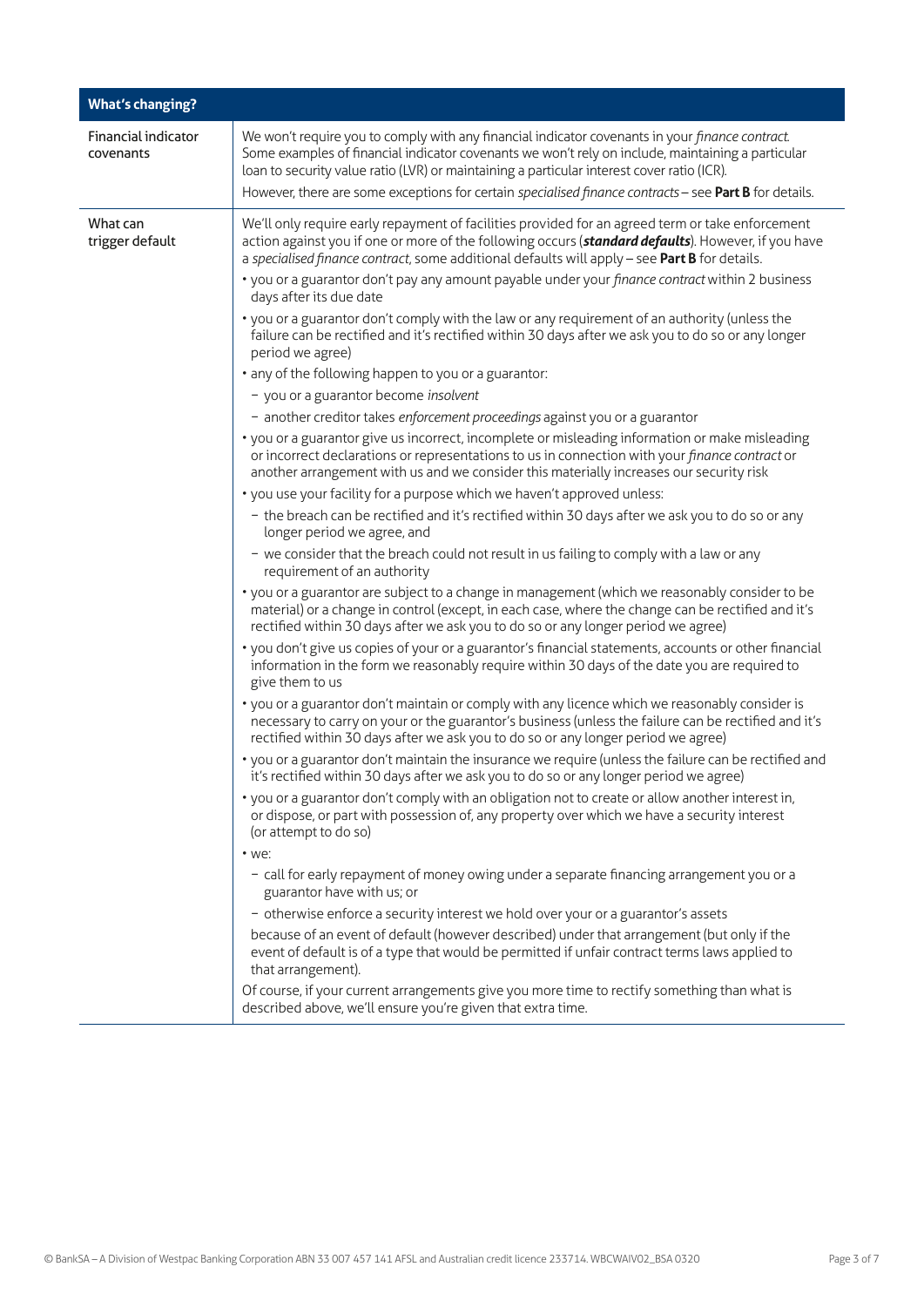#### **How does this notice affect "at call" facilities?**

Some facilities such as overdrafts or lines of credit are repayable "at call" or "on demand" which means we can ask you to repay them at any time. Other arrangements, including an *invoice finance contract*, can be terminated at any time by providing the agreed period of notice. This will continue to be the case.

*Bailment contracts* are also "at call" facilities. Under a *bailment contract* we can do a number of things at any time, including ask for repayment, require you to return bailed goods or take possession of bailed goods and otherwise act to protect our interest in bailed goods. This will also continue to be the case.

If we've issued bank guarantees, letters of credit or similar instruments (or endorsed bills of exchange or similar) at your request, our rights in respect of those instruments, including rights to terminate our liability, stop issuing instruments or require reimbursement from you, are not affected by this notice.

### **How does this notice affect security documents?**

If we need to enforce our rights under any securities (eg guarantees or mortgages) given to us for your *finance contract*, we'll exercise our rights under those securities in a way that is consistent with our commitments described above. However, some securities may secure other arrangements we've entered into with you or your guarantors. Our rights under those other arrangements and corresponding supporting securities are not affected by this notice.

| <b>Meaning of terms</b>    |                                                                                                                                                                                                                                                                                                                                                                                                                                                                                                                                                                                                                                                                                                                                                                                                                                                                                                                                                                 |
|----------------------------|-----------------------------------------------------------------------------------------------------------------------------------------------------------------------------------------------------------------------------------------------------------------------------------------------------------------------------------------------------------------------------------------------------------------------------------------------------------------------------------------------------------------------------------------------------------------------------------------------------------------------------------------------------------------------------------------------------------------------------------------------------------------------------------------------------------------------------------------------------------------------------------------------------------------------------------------------------------------|
| bailment contract          | an agreement under which we bail goods (such as motor vehicles) to you, to be sold by you to<br>your customers.                                                                                                                                                                                                                                                                                                                                                                                                                                                                                                                                                                                                                                                                                                                                                                                                                                                 |
| enforcement<br>proceedings | means a person:<br>• commences proceedings in a court to recover a debt or to recover possession of property subject<br>to a security interest<br>• otherwise enforces a security interest by taking possession of property (or taking steps to do so)<br>or exercising a power of sale<br>• applies to a court to appoint a provisional liquidator<br>• enforces a judgment against another person or their assets                                                                                                                                                                                                                                                                                                                                                                                                                                                                                                                                             |
| finance contract           | is our agreement with you under:<br>• a Westpac "Business Finance Agreement" (BFA)<br>• a St.George, Bank of Melbourne or BankSA Facility Agreement (FA),<br>where total facilities are \$1,000,000 or less (based on facility limits at the date of the agreement,<br>renewal or variation). It does not include derivatives (such as currency and rate swaps), credit<br>card facilities or asset finance facilities (other than bailment). This definition does not cover<br>margin loans                                                                                                                                                                                                                                                                                                                                                                                                                                                                    |
| insolvent                  | a person is insolvent if:<br>• they're unable, or state they're unable, to pay their debts when they fall due, they enter into<br>any assignment, arrangement or composition with any creditors or are otherwise taken to have<br>committed an act of bankruptcy<br>• they're in liquidation, in provisional liquidation, under administration or wound up or have had<br>a controller (as defined in the Corporations Act 2001 (Cth)) appointed to their assets<br>• they're subject to any arrangement, assignment, moratorium or composition, protected<br>from creditors under any statute, or dissolved (except to carry out a solvent reconstruction<br>or amalgamation)<br>• they're taken to have failed to comply with a statutory demand<br>• an authority has appointed an administrator or investigator to them or their assets<br>· something having a substantially similar effect to any of the things described above happens<br>to that person |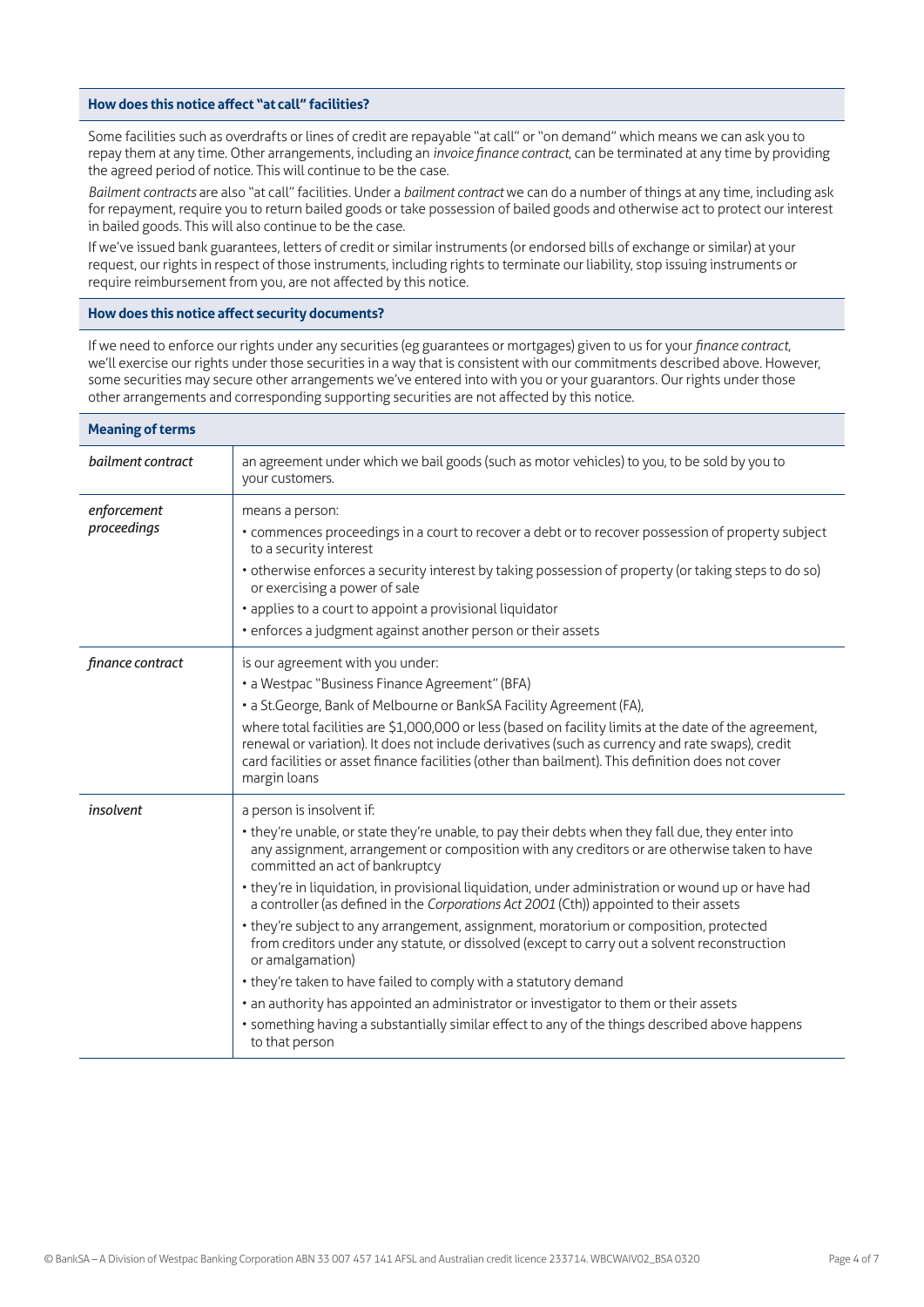| <b>Meaning of terms (continued)</b> |                                                                                                                                                                                                                                                                                             |
|-------------------------------------|---------------------------------------------------------------------------------------------------------------------------------------------------------------------------------------------------------------------------------------------------------------------------------------------|
| invoice finance<br>contract         | is our agreement with you under:<br>• a Westpac Invoice Finance Agreement (IFA) and the terms of the 'pricing agreement' (as defined<br>in the IFA) which relate to the IFA                                                                                                                 |
|                                     | • a St. George Invoice Discounting Agreement (IDA) and the terms of the 'pricing letter' (as defined<br>in the IDA) which relate to the IDA                                                                                                                                                 |
|                                     | • where a finance contract includes all of the terms of an invoice finance facility, invoice<br>discounting facility or invoice discounting plus facility, the terms of the finance contract which<br>govern the invoice finance, invoice discounting or invoice discounting plus facility, |
|                                     | in each case, where the total facilities under the 'pricing agreement', 'pricing letter' or finance<br>contract (as applicable) are \$1,000,000 or less (based on facility limits at the date of the<br>agreement, renewal or variation)                                                    |
| specialised finance<br>contract     | is an <i>invoice finance contract</i> , a <i>trade finance contract</i> , any <i>finance contract</i> for property<br>development and any finance contract with an aged care service provider                                                                                               |
| trade finance contract              | is any <i>finance contract</i> which includes:<br>• a facility which may be drawn in a foreign currency; or<br>• a requirement for the borrower to hold a guarantee from Efic (Australia's export credit agency)                                                                            |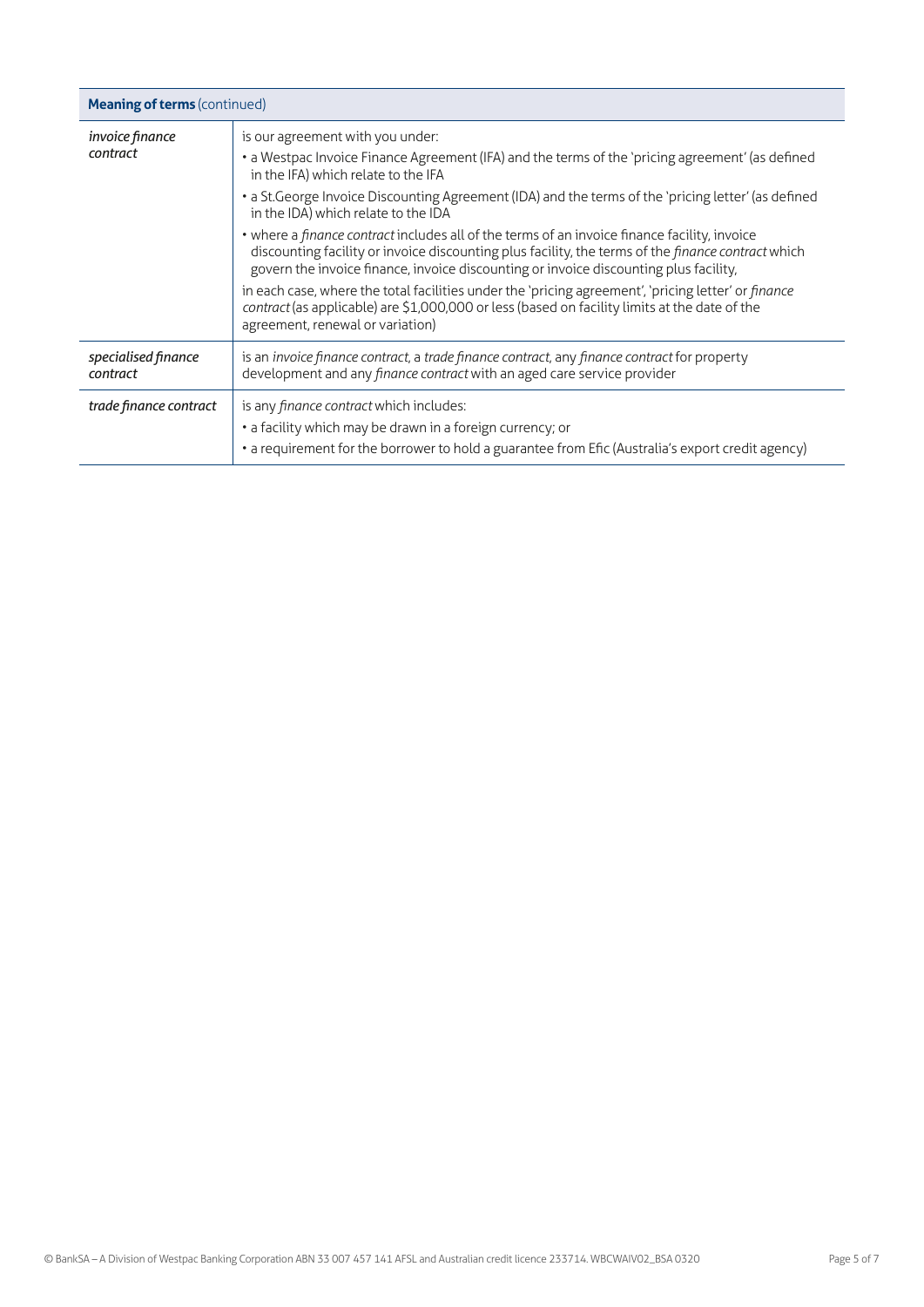## **PART B – changes affecting only** *specialised finance contracts*

| <b>Invoice finance contracts</b>           |                                                                                                                                                                                                                                                                                                |
|--------------------------------------------|------------------------------------------------------------------------------------------------------------------------------------------------------------------------------------------------------------------------------------------------------------------------------------------------|
| Financial indicator<br>covenants           | We won't require you to comply with financial indicator covenants in your finance contract.<br>However, this doesn't affect terms of your invoice finance contract which:                                                                                                                      |
|                                            | · give us rights to classify debts, inventory or other property without notice (including to reclassify<br>debts as disapproved debts)                                                                                                                                                         |
|                                            | • allow us to impose limits on debtor concentration levels (and change them)                                                                                                                                                                                                                   |
|                                            | • relate to our calculation of the amount we pay for any debt (including the acceleration or<br>purchase percentages) or the amount available for drawing under any cash advance component<br>of the invoice finance contract                                                                  |
|                                            | • require you to maintain any reserves or allow us to hold reserves.                                                                                                                                                                                                                           |
| Unilateral variation<br>clauses            | Our rights to vary your invoice finance contract are not affected by this notice. Please see your<br>invoice finance contract for details of things we can change and the notice you'll receive.                                                                                               |
| What can<br>trigger default                | If a right we have under your invoice finance contract can only be exercised following a default<br>(such as a right to terminate the invoice finance contract immediately), we'll only exercise that right<br>if one or more of the following occurs:                                         |
|                                            | • any standard default (these are described in Part A under "What can trigger default")<br>• you don't comply with:                                                                                                                                                                            |
|                                            | - an obligation to give us information or documents relating to debts (including any debt<br>reconciliation, report or declaration)                                                                                                                                                            |
|                                            | - any obligation to deposit proceeds of debts to a nominated account or to ensure they are<br>deposited to such an account or you don't comply with any other obligation in respect of those<br>accounts,                                                                                      |
|                                            | and we reasonably consider this materially increases our security risk or will do so (unless the<br>failure can be rectified and it's rectified within 30 days after we ask you to do so or any longer<br>period we agree).                                                                    |
|                                            | These obligations (other than the standard defaults) are more fully described in your invoice finance<br>contract and you should refer to that agreement for details.                                                                                                                          |
| Finance contracts for property development |                                                                                                                                                                                                                                                                                                |
| Financial indicator<br>covenants           | We won't require you to comply with financial indicator covenants in your finance contract.<br>However, this doesn't affect your obligations to pay cost overruns (however described) if we<br>determine that the cost to complete the works is more than your remaining available loan funds. |
| What can<br>trigger default                | We'll only require early repayment of facilities provided for an agreed term or take enforcement<br>action against you if one or more of the following occurs:                                                                                                                                 |
|                                            | • any standard default (these are described in Part A under "What can trigger default")                                                                                                                                                                                                        |
|                                            | • you don't;<br>- comply with an obligation to pay cost overruns                                                                                                                                                                                                                               |
|                                            | - comply with obligations to tell us about key milestones for the project or to meet key milestones                                                                                                                                                                                            |
|                                            | - comply with obligations relating to sale contracts, sales quotas or application of sale proceeds,<br>for any part of the project                                                                                                                                                             |
|                                            | - comply with obligations relating to changes to the project documents or contracts, including<br>financial projections and budgets for the project                                                                                                                                            |
|                                            | - comply with obligations under the project documents or contracts or fail to tell us<br>about a material breach of those documents                                                                                                                                                            |
|                                            | - comply with any requirement to give us a satisfactory report by a structural engineer (however<br>described)                                                                                                                                                                                 |
|                                            | - give us information or declarations we require relating to payment of the builder's employees or<br>subcontractors,                                                                                                                                                                          |
|                                            | and we reasonably consider this materially increases our security risk or will do so (unless the<br>failure can be rectified and it's rectified within 30 days after we ask you to do so or any longer<br>period we agree).                                                                    |
|                                            | These obligations (other than the standard defaults) are more fully described in your finance contract<br>and you should refer to that agreement for details.                                                                                                                                  |

### **This Part explains how the changes in Part A affect particular kinds of facilities**